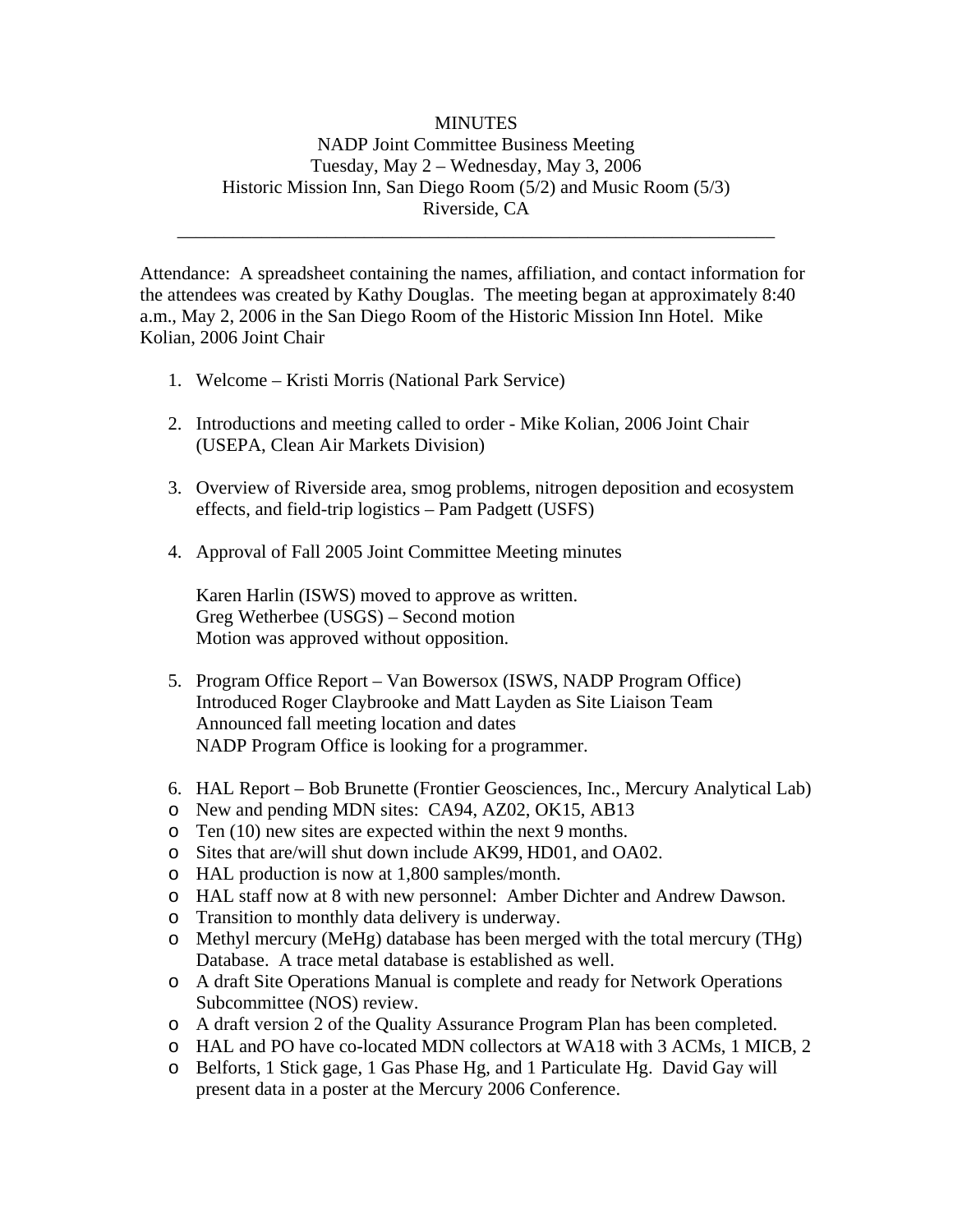- o Puerto Rico site has N-CON MDN collector on solar panel to look at throughfall in rain forest. Installing collectors on jungle floor below MDN site. Throughfall is 2-to-5 times wet deposition. Looking at both MeHg and THg.
- o HAL 2003 audit 98% of issues resolved, 2% in progress database user manual and IT procedures.
- o HAL training course scheduled for October 11-12.
- o Trace metals are being monitored at selected sites for proof of concept.
- o HAL will move to Freemont, WA in November/December 2006.
- o There will be a strong HAL and MDN presence at the Mercury 2006 conference in August.
- 7. CAL Report Karen Harlin (ISWS, Central Analytical Laboratory)
- o 257 sites at present with new sites at: CO90, FL32, CA94 (pending)
- o WI32 closed, and AIRMoN now has 8 sites.
- o Sample load is 1,200 samples/month and approximately 15,000 individual analyses per month.
- o One year now since discontinuation of field chemistry. Only 2 sites have purchased field chemistry check solutions in 2006.
- o Site Operations Manual has been tuned up.
- o Scott Dossett is back part time working on manual updates.
- o Monthly 4-in-1 shipment protocol implemented network wide August 2005. There have been some problems with bag abrasion. Bags cost \$1.07/each.
- o The 2007 CALendar will feature coastal sites and Chesapeake Bay area.
- o 2006 NTN Site Operator Training Course scheduled for May 23-25 with 15 operators to attend. New format includes more hands-on activities.
- o New ion chromatograph, ICP, and upgraded FIA are performing well.
- o CAL move into new/renovated space completed April 2006. Space is more functional and much appreciated.
- o There is a need to expand shipping/receiving. There are 2 new bucket washing units. Nina Gartman is doing pH and conductivity now. Erin Bristow is running IC and FIA with help from Scott Smith. Tracy Dombeck is now the lab supervisor.
- o Jane Rothert and Chris Lehmann are working on blank data with University of Illinois statistics class students.
- o Every 2 weeks, blind blank samples are run through laboratory, and results showing MDLs for nitrate and sulfate are up slightly.
- o Data transfer to PO should be on schedule in June 2006. AIRMoN data through February have been transferred to PO.
- o CAL is getting positive feedback from site operators on new color-coded reports.
- o New data screening checks have been added to LIMS at data entry level.
- o Research and outside study participation includes: WMO sample preparation and shipment, perchlorate research with Texas State University, continued nitrogen isotope and total nitrogen work.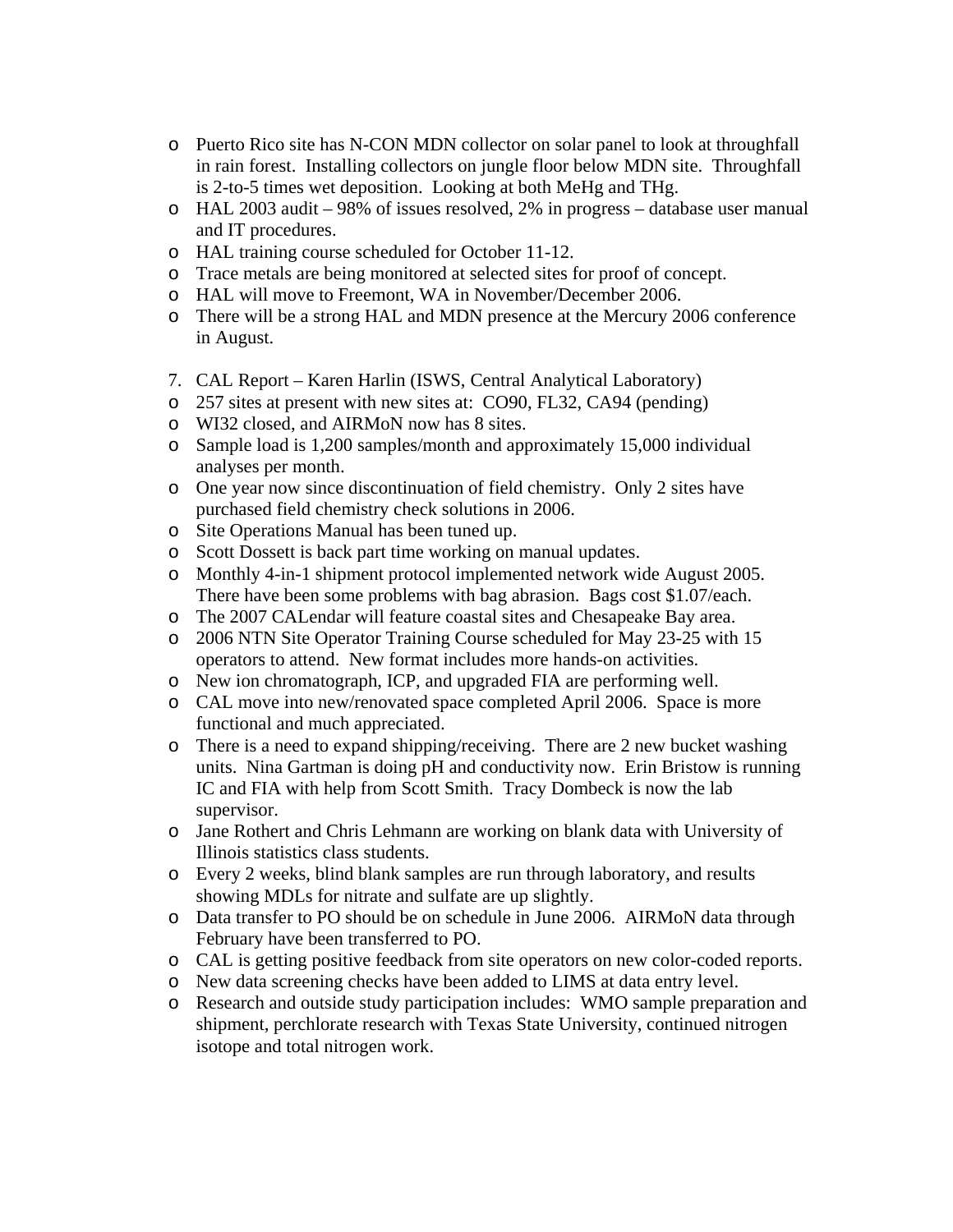- 8. MDN Report David Gay (ISWS, NADP Program Office)
- o MDN has 93 active sites, 22 with methyl-mercury (MeHg) including 5 weekly composite sites and 17 4-week composite sites.
- o MDN has co-located sites at WA18, VT99, and WI36. Data from these to be presented at Mercury 2006 conference.
- o Five new urban sites operating now. New sites also planned or operating at: SC05, NC08, NJ30, ME95, CA94, and AZ02. Eight new possible sites coming up, and 9 new sites have committed to joining MDN.
- o USEPA is spearheading interest in multiple Midwest sites to look at source terms, uncertainty, and radius of investigation questions.
- o N-CON MDN collector intercomparison with ACM collector is going on at 3 sites. This is to be discussed more in the Network Operations Subcommittee (NOS).
- o A 10% reduction in the PO fee has been implemented, now at \$2,700/year/site.
- o LODA price for ACM collector is up \$685; now at \$4,585/each.
- o CA94 is first site to install an electronic rain gage. They have an ETI NOAH IV. Next two electronic rain gages to be installed at sites in Oklahoma.
- o PDA is ready for field operation. Bob Larson to give presentation.
- o HAL is turning out data monthly, which exceeds their contractual obligation.

Mark Nilles commented that Culpeper MDN site is at risk of shut down.

- 9. Electronic Rain gages, Pocket PCs, and Electronic Field Form Update Bob Larson (ISWS, NADP Program Office)
- o HACH/OTT Pluvio-NADP Type is ready for production/purchase. Features include RS232 output of 1 reading/minute, depth and intensity resolved at 0.01inches. Package cost forthcoming.
- o The "brain" for each site will be a CR1000 datalogger with 4 serial input and 16 voltage inputs, packing 2 MB memory, new data table structure (replacing array data), and programmed using CRBASIC. Contracted with Campbell Scientific to write program for OTT with data collection at 5-minute intervals for 3 collectors. Modifications also include protocols for scan skipping, a machine-friendly menu, datalogger status and diagnostics.
- o ETI NOAH-IV program modified for CR1000 datalogger. Bluetooth works with ETI / Campbell setup, but it requires lots of power. Therefore, operators need to be able to switch it on and off. ETI cost will be \$5,640.
- o Pocket PC interacts with Campbell program and works with both gages plus Bluetooth serial cable.
- o Bob demonstrated the function of the wireless Pocket PC for Campbell CR1000 download. Download creates 2 files, both comma delimited and .xml files. The .xml file can be transmitted via internet on TCP/IP Port 80.
- o Operators will continue to report daily values on an electronic field form which will be emailed to PO as a .xml file.
- o Still need to minimize hardware models and strip out unneeded programs plus remove easy access.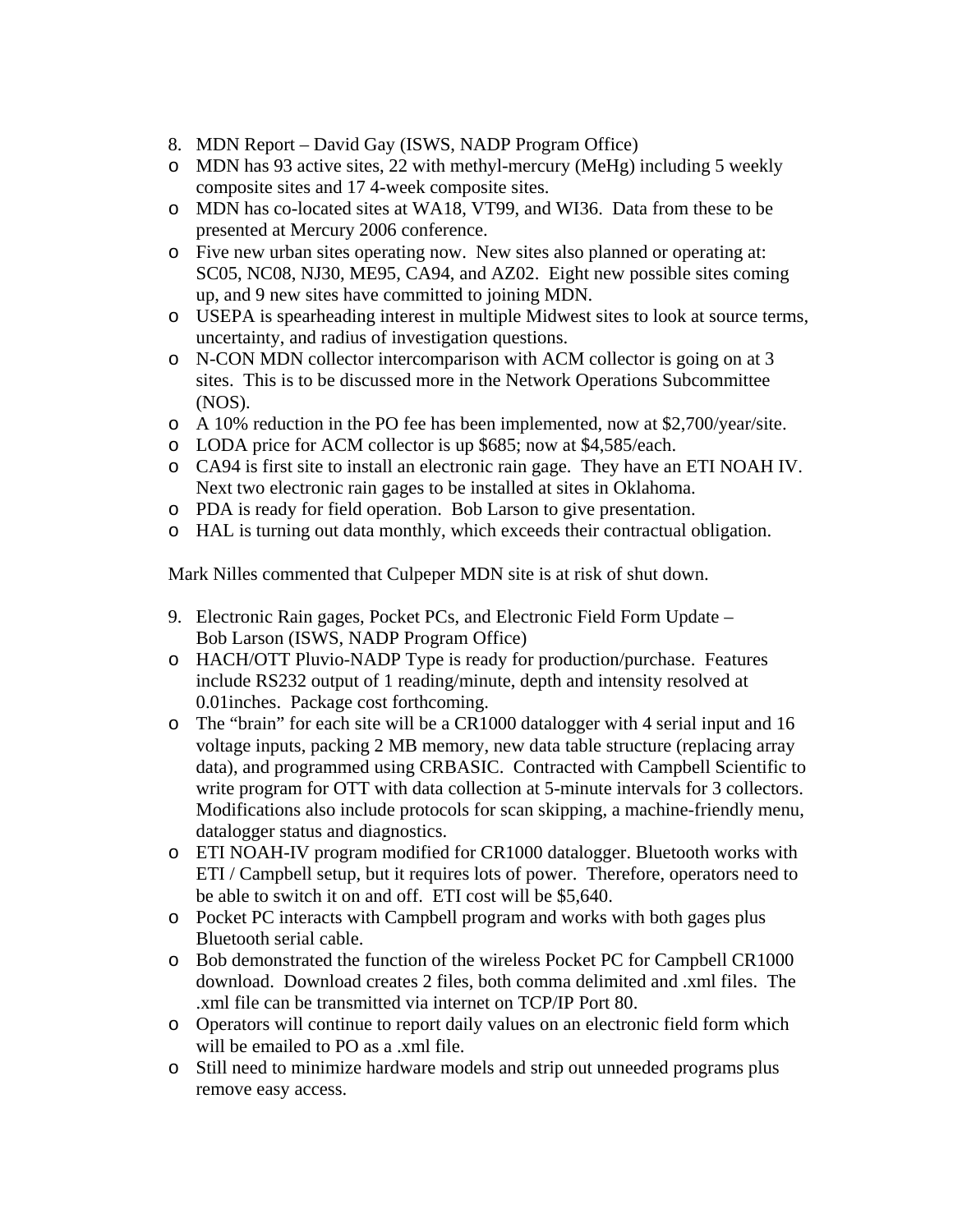- o ETI NOAH-IV is ready for field, but OTT still needs some field testing. A trace precipitation ID needs to be established for both gages.
- o Field testing of electronic field form will occur this summer, and feedback from sites is requested. The pocket PCs will cost about \$300-\$350/each.
- 10. Taking Monitoring to the Next Level New Protocols for High Altitude Sites Chris Lehmann (ISWS, NADP Program Office) and Greg Wetherbee (USGS)
- o NADP sites with most precipitation as snow typically are located at altitudes greater than 2,000 meters (m), do not meet all NADP completeness criteria, do not appear in annual NADP isopleth maps, but are used to study sensitive ecosystems. Site sponsors want to see their data in the NADP map products.
- o NADP precipitation depth data compare well with SNOTEL station data. MDN site collection efficiency is higher than NTN during non-snow months, but reverse is true during winter. High-altitude sites are "doomed" to never meet Criterion 4 for 75% collection efficiency due to snow undercatch resulting from low bucket aspect ratio (depth), lack of sensitivity of sensor, and sensor/collector cycling. Collectors at altitudes 2,000 meters or more have at least 45% precipitation as snow.
- o Concentrations are higher during non-frozen precipitation seasons anyway. So, most of annual deposition occurs in form of rain, not snow.
- o Proposed change 1: Relax completeness criterion 4 for sites at altitudes greater than 2,000 meters to require collection efficiency of at least 50%. This would have allowed 4 sites to make the 2004 map: CO91, CO98, CO18, and WY98.
- o There are other factors, including "u", "c", and "v" validation coded samples. These cases need more study.
- o Proposed change 2: Use unique color-coded symbol(s) and font(s) for high altitude data not meeting completeness criteria 1, 3, and 4, but do use data from these sites to compute magnitude, shape, and locations of isopleths.
- o Proposed change 3: Create seasonal maps of either concentration, deposition, or both.
- o Precipitation Regression on Independent Slopes Model (PRISM) presented and discussed. This model is run and serviced by the Oregon Climate Service, at Oregon State University's Spatial Climate Analysis Service. The model is funded by NRCS, USFS, and NOAA. USDA considers PRISM map to be the official precipitation map for the Nation. NADP could use PRISM precipitation depth grids to create constituent deposition maps. This approach was not endorsed by the entire Joint Committee. Some skepticism is shared among the Joint Committee members pertaining to PRISM. More investigation is needed.
- o Proposal 4: Improve high-altitude instrumentation, including: deploy electronic raingages and possibly use gage as sensor; establish high elevation site classification; encourage more frequent sample collection; and look into precipitation melting techniques that won't affect chemistry. Also, shield collectors and raingages, modify the collector sensors to better detect snow, increase collector bucket aspect ratio, modify high-altitude collectors with lineardrive motorboxes.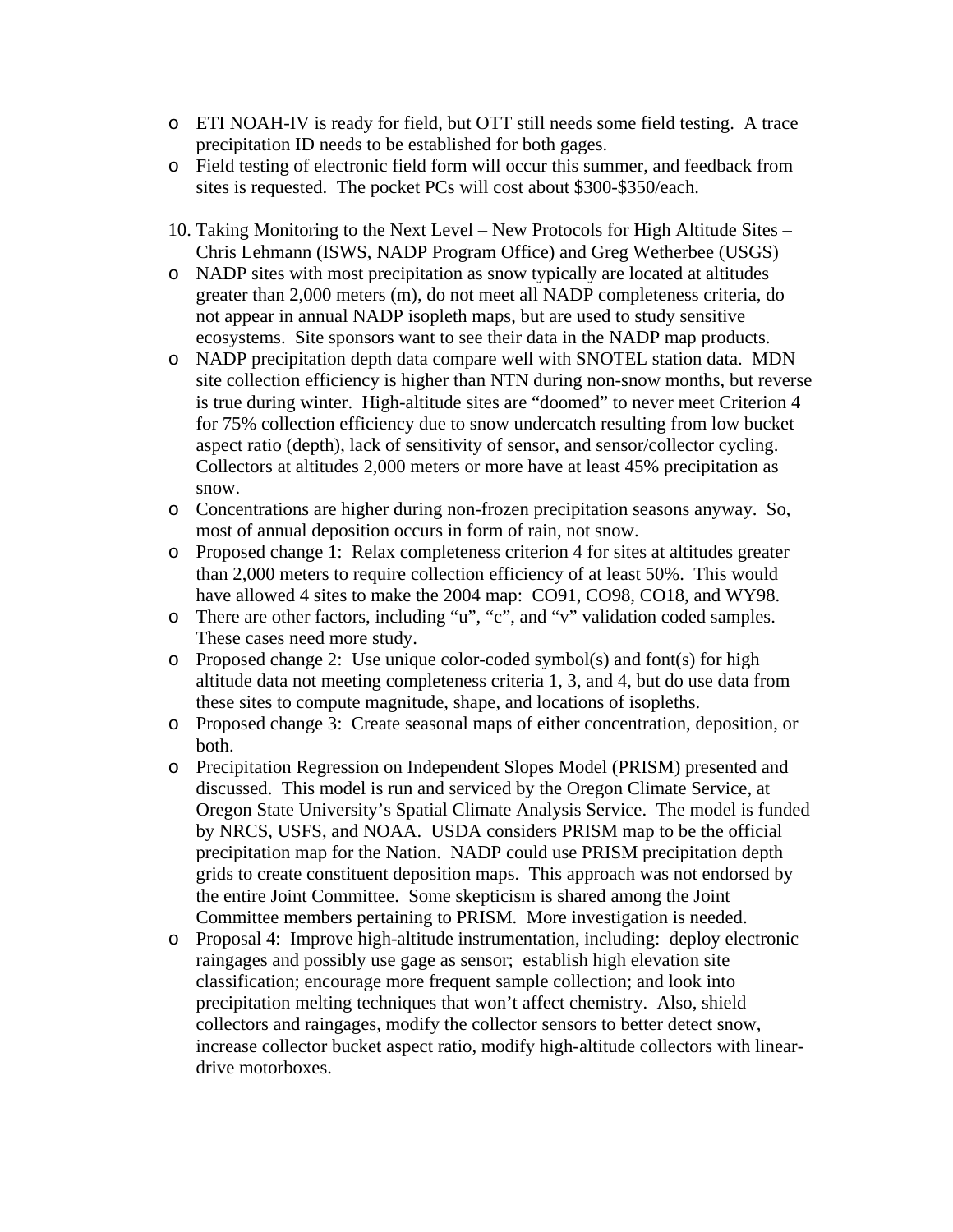Van Bowersox (ISWS) made the following motion: "For year-round operations at NTN sites with frozen precipitation comprising 60% or more of the annual total, install the new linear actuator drive mechanism designed by NED staff and install a taller collection container at sites with >70% frozen precipitation in year 1 and at sites at altitudes above 2,000 m in year 2, pending success of year 1 modifications. The motion was seconded by Mike Kolian (USEPA) and unanimously approved.

The Joint Committee meeting recessed at noon for the subcommittee sessions and resumed at approximately 1:40 p.m., May 3, 2006 in the Music Room of the Historic Mission Inn. Mike Kolian (USEPA) Joint Committee Chair called the meeting to order.

- 11. Network Operations Subcommittee (NOS) meeting summary report– Mike Kolian (USEPA)
	- o Siting Criteria Document was discussed, and edits were made in the meeting. The edited document was approved by NOS. A motion was made to evaluate network windshields to possibly upgrade windshield guidelines to rule status, and the motion was seconded and approved. A final motion to make the new siting criteria retroactive to sites installed as of January 2006 and new sites being installed on or after May 15, 2006.
	- o NOS approved accelerated wear testing in extreme conditions for the LODA ACM-2005 and the "Osborne Alternative" linear actuator. Replacement of MDN-ACM rubber boots with Gortex ones was unanimously approved as well.
	- o USGS solicited input on use of co-located sites. Options include: a) testing of new LODA ACM with linear actuator, b) using deeper buckets for snow, c) using the rain gage as a collector sensor, d) deployment of Yankee Environmental Systems (YES) collectors, e) lid splash reduction using nylon screens, and f) testing ACM with Osborne Alternative linear actuator. Many ideas were provided by NOS, which was appreciated by USGS.
	- o A draft Data Quality Objectives (DQO) document has been prepared and is ready for review by the subcommittee chairs by the July Executive Committee Meeting.
- 12. Vaisala Rain Gage Roger Claybrooke (ISWS, NADP Program Office)
	- o Roger presented testing results for the Vaisala rain gage a new candidate rain gage. The results indicate that the gage works as well as the OTT Pluvio and ETI NOAH-IV. There are some false positive problems that can be easily eliminated. The gage appears to be reliable, and perhaps a little less expensive than the approved rain gages.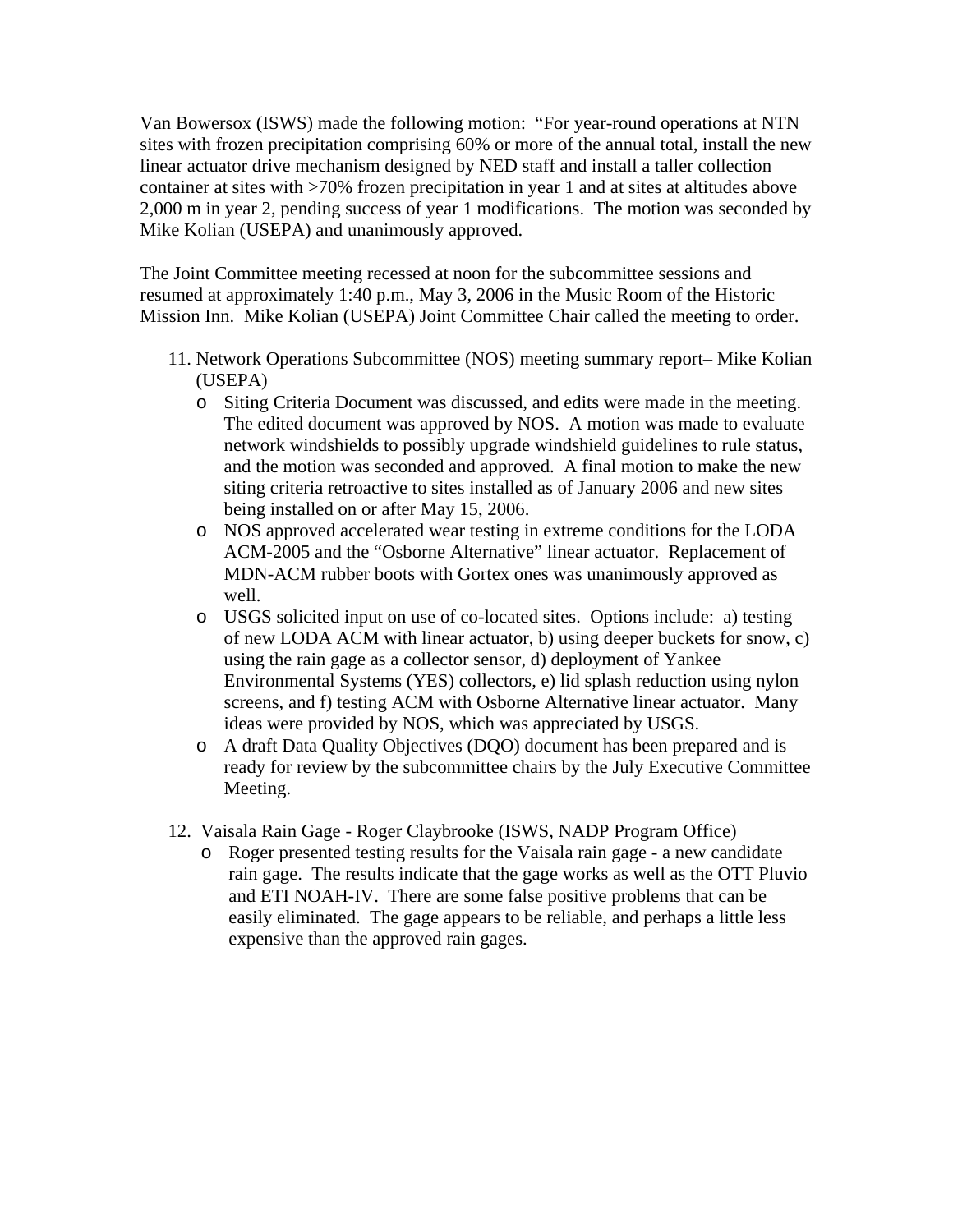- 13. Environmental Response and Outreach Subcommittee (EROS) Report Pam Padgett (USFS)
	- o Party stats provided.
	- o Invitation brochure in preparation for recruiting new NADP participants/sites.
	- o Ideal network design: Network is doing more than designed to do. Original vision was 150 sites, and now there are more than 250 sites. A document on ideal network design is forthcoming for Exec. Committee Meeting.
	- o NADP needs to play a significant role in establishing critical loads, especially since NADP structured such that many agencies work well together.
	- o Discussion of high altitude monitoring generally endorsed decision to do seasonal maps and implement practical changes to collectors.
- 14. Overview of Fall 2006 Meeting Maggie Kerchner (NOAA)
	- o Norfolk, VA, October4 24-26
	- o Thursday night field trip
	- o Agenda topics to include: Critical Loads, MTN, LTER, National Estuary Programs, Woodshole work, Isotopes as Tracers, Mercury Session, Boston Ammonium.
- 15. Why Can't We Get a Handle on Dry Deposition of Air Pollutants? Pam Padgett (USFS)
	- o Not a single, simple constituent, nor a single phase.
	- o What goes up does not come down at same time.
	- o Dry deposition of gases depends on deposition velocity.
	- o Different diameter particles deposit at different rates.
	- o N, S, and P are essential nutrients of all organisms, so biology affects uncertainty.
	- o Terrain complicates picture because wind is primary delivery mechanism.
	- o Wet deposition is an integration of several events leading to single phenomenon of acid rain, but dry deposition is not a single phenomenon.

Tom Butler (Cornell Univ.) – Commented that 2007 meting in Boulder, Colorado needs a theme. Dry deposition could work.

- 16. Data Management and Analysis Subcommittee Report Chris Rogers (MACTEC)
	- o DMAS voted to include additional AIRMoN data products on the NADP website and in printed form.
	- o DMAS suggests streamlining coding of data to simplify going from one database to another (e.g. NTN to MDN to AIRMoN) and to eliminate fixedwidth data products.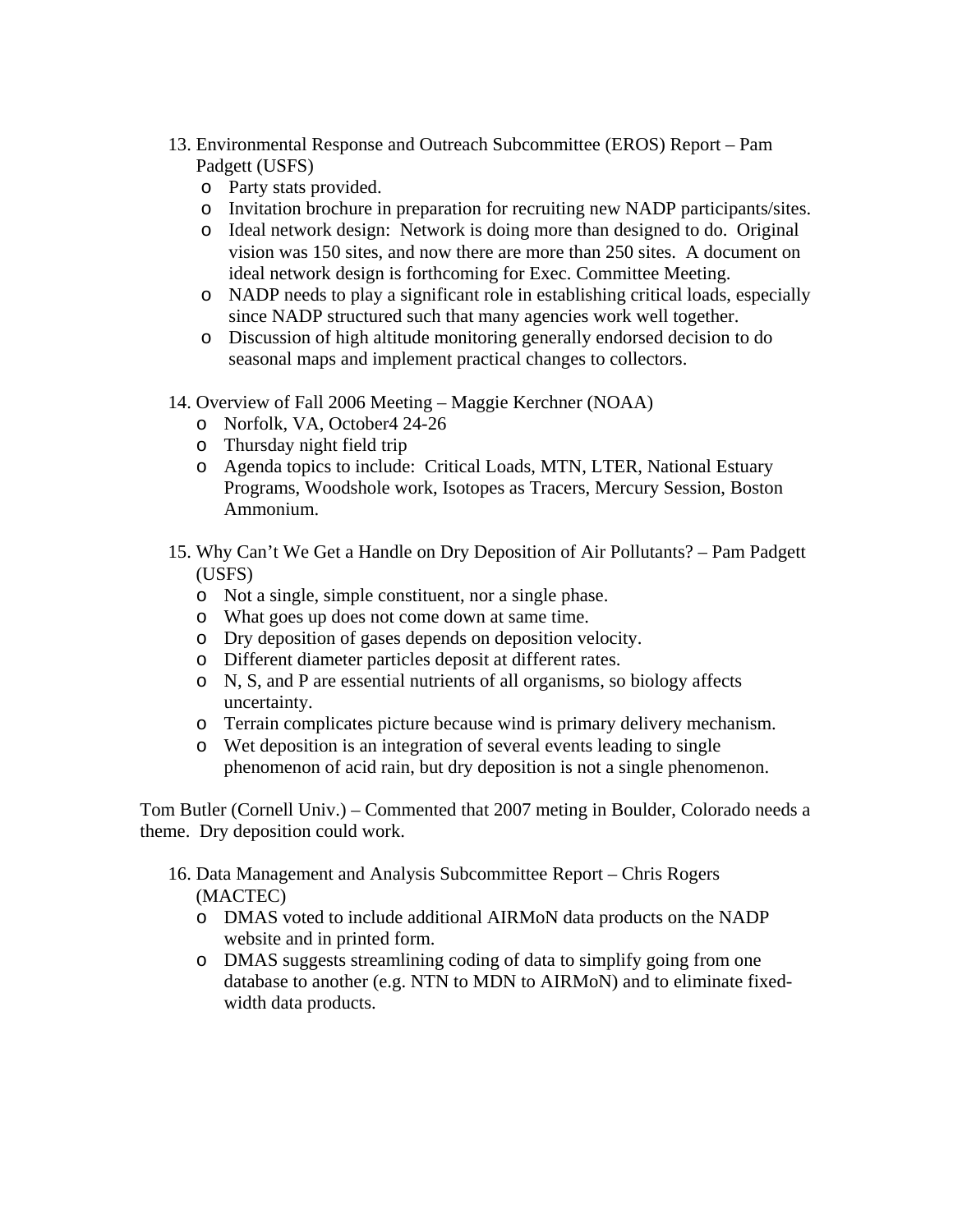- o Chris moved to have Chris Lehmann and Greg Wetherbee quantify bias of new rain gages and submit a plan to do so by the fall 2006 meeting. DMAS suggests using 30 sites with 1 year of co-located operation for each site. The sites should be geographically distributed to cover many ecoregions. Van Bowersox seconded the motion. Discussion ensued about the number of sites and scope of such a study. The motion was approved unanimously.
- o DMAS is pressed to start dealing with new electronic data from rain gages and from electronic field forms.
- o With respect to high-altitude data and proposed new data products, DMAS recommends putting actual measurements and flags on the internet instead of censoring the data. No alternative mapping methods should be pursued at this time except for seasonal maps.
- 17. Quality Assurance Report Chris Lehmann (ISWS, NADP Program Office)
	- o 2004 HAL QA Report accepted
	- o 2002 CAL QA Report accepted
	- o 2006 CAL Review format and participation has been finalized, and it is scheduled for June 13-15. Team consists of Lara Autry and Mike Kolian (USEPA), Dave Maxwell (NPS), Greg Wetherbee (USGS), Mary LaFaivre and Chris Lehmann (ISWS).
	- o HAL review will occur in fall of 2006, preferably before November 2006.
	- o The QAAG came to resolution on calibration of NWS stick gages for AIRMoN sites. A unique correction factor will be estimated for each gage by the PO using geometric dimensions of each stick gage. The correction factors will be supplied to each site to adjust their past data. Each AIRMoN site will swap out their gage with a PO-calibrated gage, each with its own, new correction factor.
	- o The network Quality Assurance Program Plan is scheduled to be in draft form by fall 2006. Currently, the DQO appendix is nearing completion. The Quality Management Plan will be revised to incorporate the DQOs thereafter.
	- o 2002 CAL QAPP is in revision and is expected to be complete in June 2006.
- 18. Summary of the Mercury Trends Network Workshop on May 1, 2006 Marty Risch (USGS)
	- o Marty summarized the key elements of the 12-point plan and the process for its review, revision, and approval (or rejection). The plan will have to be voted on by the Technical Committee at the fall 2006 meeting. Regional meetings planned to gather input and prioritize objectives.
	- o Existing protocols will be used, and data will be gathered into a central location. Draft SOPs will help sponsors to decide whether or not to join network. Need to include sites with air pollution monitoring, terrestrial, and aquatic mercury monitoring. Look for ways to adjust network.
	- o Competition for resources (e.g. new NADP rain gages) is an issue especially because MTN startup and annual operating costs are considerable. Jane Rothert asked about costs, and Marty responded: Automated Sites  $= $140K$